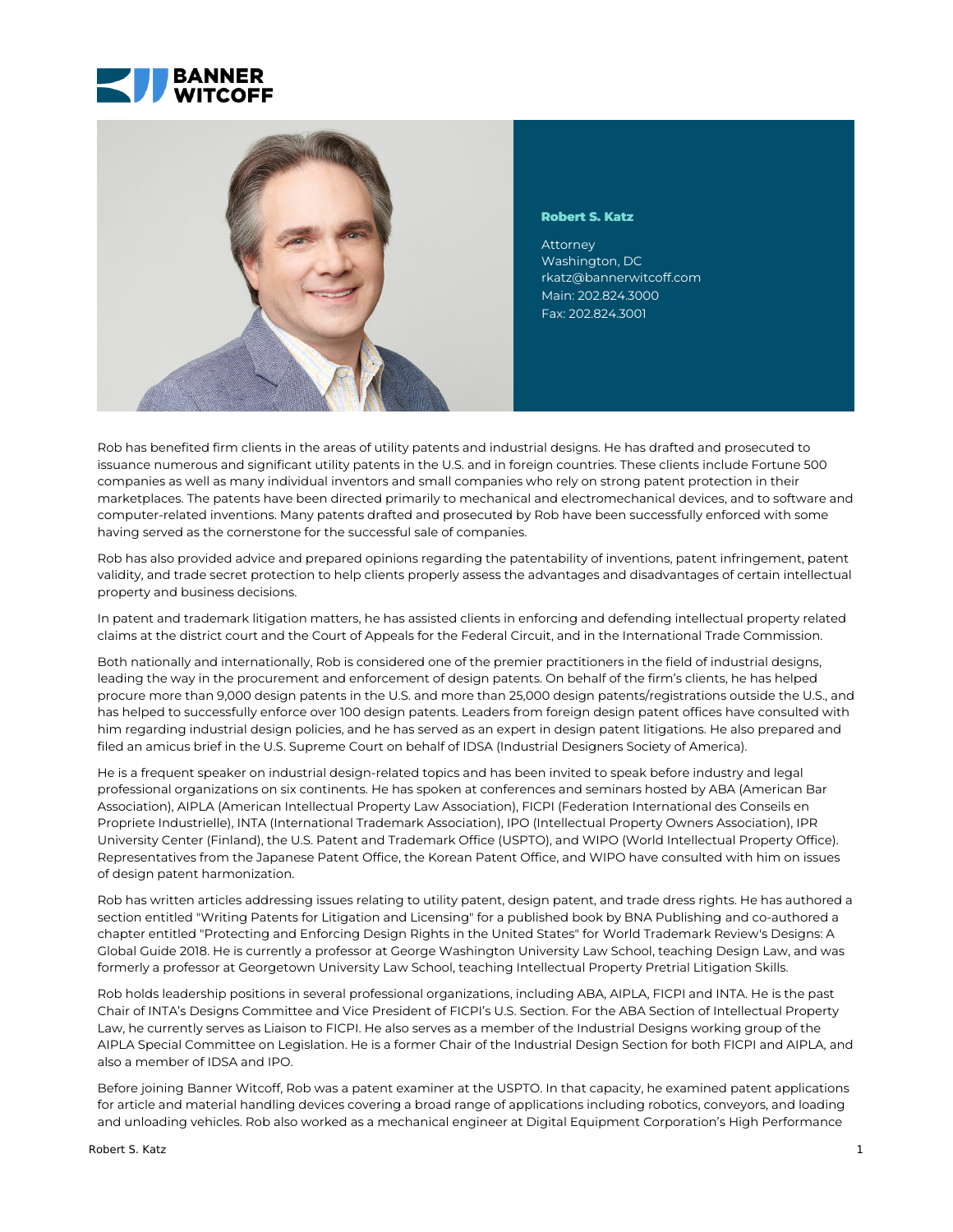Systems, where he designed mechanical, electrical, and electromechanical devices for main-frame computers. Additionally, he is a co-inventor of U.S. Patent No. 4,723,549 entitled "Method and Apparatus for Dilating Blood Vessels."

Rob earned his Bachelor of Science degree in Mechanical Engineering from Carnegie-Mellon University, and his Juris Doctor degree, with honors, from George Washington University. He is admitted to practice before many courts, including the U.S. Supreme Court, the U.S. Court of Appeals for the Federal Circuit and the U.S. District Court for the Eastern District of Virginia. He is a member of the bar in Virginia and the District of Columbia, and is registered to practice before the USPTO.

Rob is recognized as a top patent practitioner by IAM, MIP and Legal 500, and is AV Peer Review Rated by the LexisNexis Martindale-Hubbell Ratings. He was named one of the "Top 50 Under 45" intellectual property attorneys in 2008 by IP Law and Business.

#### **Education**

Carnegie Mellon University 1986, B.S., Mechanical Engineering

The George Washington University Law School 1992, J.D.

### **Admissions**

**Bar Admissions** 1992, Virginia 1993, District of Columbia

#### **Court Admissions**

U.S. District Court for the District of Columbia U.S. Court of Appeals for the Federal Circuit U.S. Court of Appeals for the District of Columbia U.S. District Court for the Eastern District of Virginia U.S. Patent and Trademark Office

#### **Practices**

Design [Patents](https://bannerwitcoff.com/practices/design-patents/) [Litigation](https://bannerwitcoff.com/practices/litigation/) Patent [Prosecution](https://bannerwitcoff.com/practices/patent-prosecution/) **[Trademarks](https://bannerwitcoff.com/practices/trademarks/)** 

## **Industries**

Internet, [E-Commerce](https://bannerwitcoff.com/industries/internet-e-commerce-business-methods/) + Business Methods

#### **Accolades**

- Selected for inclusion in The Best Lawyers in America, Patent Law, 2022
- Named an "IP Star" by Managing Intellectual Property, 2021
- Recognized for litigation and prosecution work, IAM Patent 1000: The World's Leading Patent Professionals, 2021

# **Recent News + Events + Related Publications**

**EVENT - 01.14.20 Robert Katz To Present Webinar on Design Patent Enforcement**

#### **NEWS - 12.12.19**

**Banner Witcoff Duo Pens U.S. Chapter in Global Designs Guide**

## **NEWS - 12.10.19**

**INTA Appoints Three Banner Witcoff Attorneys to Serve on Committees**